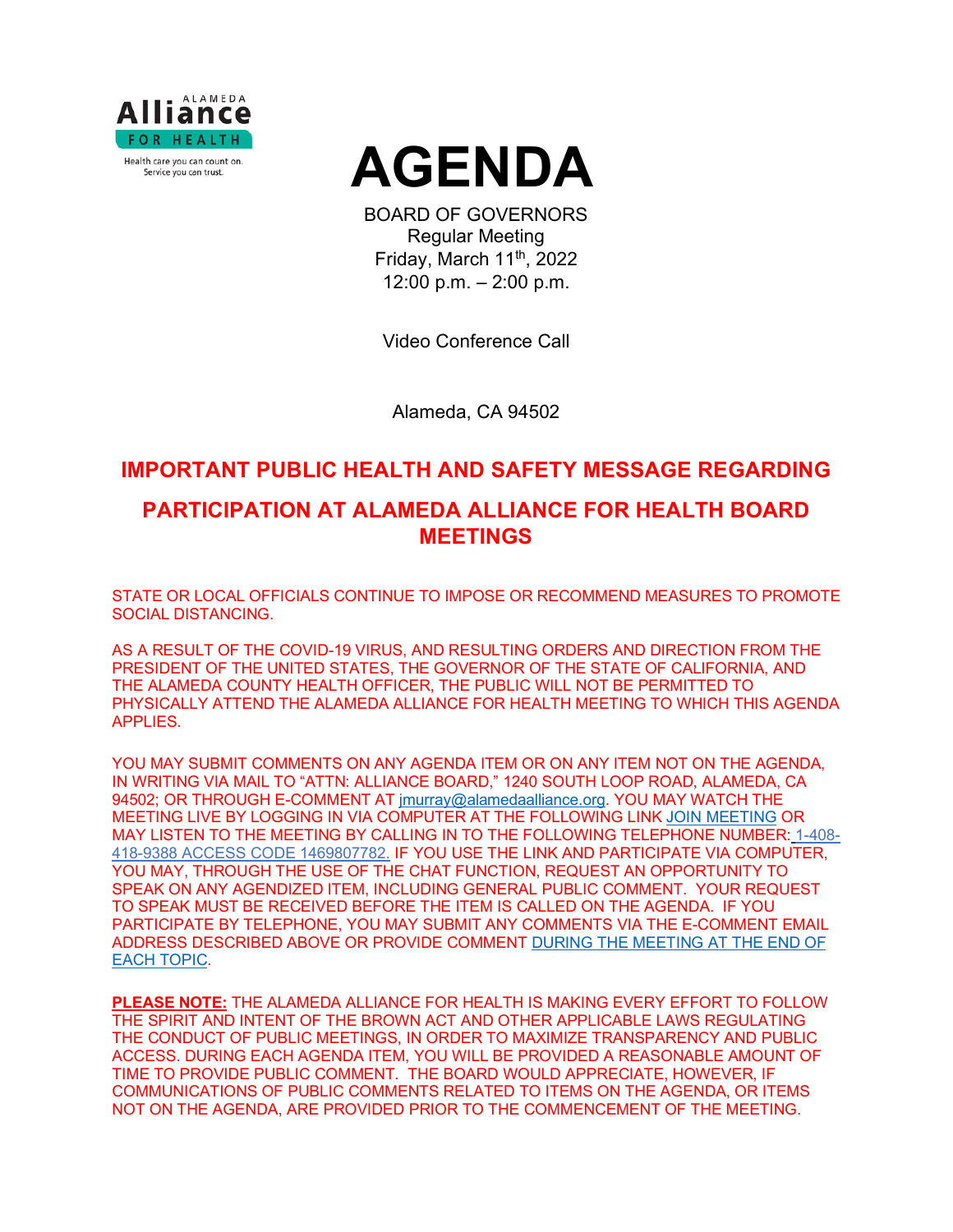### **1. CALL TO ORDER**

*(A regular meeting of the Alameda Alliance for Health Board of Governors will be called to order on March 11th, 2022, at 12:00 p.m. in Alameda County, California, by Dr. Evan Seevak, Presiding Officer. This meeting is to take place by video conference call.)*

## **2. ROLL CALL**

## **3. AGENDA APPROVAL OR MODIFICATIONS**

### **4. INTRODUCTIONS**

### **5. CONSENT CALENDAR**

*(All matters listed on the Consent Calendar are to be approved with one motion unless a member of the Board of Governors removes an item for separate action. Any consent calendar item for which separate action is requested shall be heard as the next agenda item.)*

## **a) FEBRUARY 11th, 2022 BOARD OF GOVERNORS MEETING MINUTES**

## **b) MARCH 8th, 2022 FINANCE COMMITTEE MEETING MINUTES**

### **6. BOARD MEMBER REPORTS**

- **a) COMPLIANCE ADVISORY COMMITTEE**
- **b) FINANCE COMMITTEE**
- **7. CEO UPDATE**
- **8. BOARD BUSINESS**
	- **a) REVIEW AND APPROVE JANUARY 2022 MONTHLY FINANCIAL STATEMENTS**
	- **b) FISCAL YEAR 2022 SECOND QUARTER FORECAST**
	- **c) COVID-19 VACCINATION PROGRESS REPORT**
- **9. STANDING COMMITTEE UPDATES**
	- **a) PEER REVIEW AND CREDENTIALING COMMITTEE**
- **10. STAFF UPDATES**
- **11. UNFINISHED BUSINESS**
- **12. STAFF ADVISORIES ON BOARD BUSINESS FOR FUTURE MEETINGS**
- **13. PUBLIC COMMENT (NON-AGENDA ITEMS)**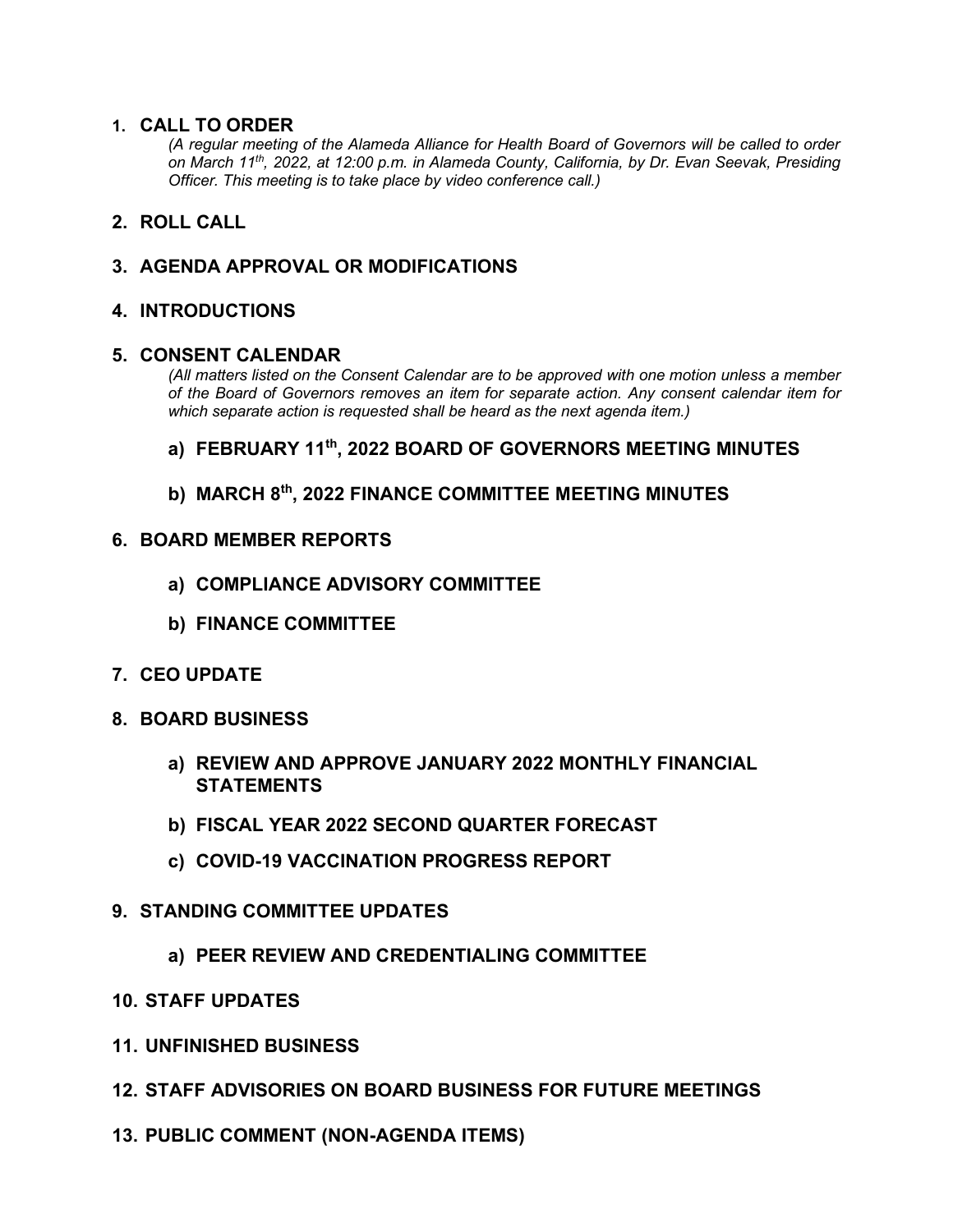### **14. CLOSED SESSION:**

## **a) DISCUSSION AND DELIBERATION REGARDING TRADE SECRETS (WELFARE & INSTITUTIONS CODE SECTION 14087.35). DISCUSSION WILL CONCERN A NEW LINE OF BUSINESS; PROTECTION OF ECONOMIC BENEFIT TO THE HEALTH AUTHORITY. ESTIMATED PUBLIC DISCLOSURE WILL OCCUR IN THE MONTH OF OCTOBER 2022.**

## **15. ADJOURNMENT**

## **NOTICE TO THE PUBLIC**

The foregoing does not constitute the final agenda. The final agenda will be posted no later than 24 hours prior to the meeting date.

The agenda may also be accessed through the Alameda Alliance for Health's Web page at

### **NOTICE TO THE PUBLIC**

**At 1:45 p.m.,** the Board of Governors will determine which of the remaining agenda items can be considered and acted upon prior to 2:00 p.m. and will continue all other items on which additional time is required until a future Board meeting. All meetings are scheduled to terminate at 2:00 p.m.

The Board meets regularly on the second Friday of each month. Due to the pandemic (COVID-19), this meeting is held as a video conference call only. Meetings begin at 12:00 noon unless otherwise noted. Meeting agendas and approved minutes are kept current on the Alameda Alliance for Health's website at [www.alamedaalliance.org.](http://www.alamedaalliance.org/)

An agenda is provided for each Board of Governors meeting, which lists the items submitted for consideration. Prior to the listed agenda items, the Board may hold a study session to receive information or meet with another committee. A study session is open to the public; however, no public testimony is taken, and no decisions are made. Following a study session, the regular meeting will begin at 12:00 noon. At this time, the Board allows oral communications from the public to address the Board on items NOT listed on the agenda. Oral comments to address the Board of Governors are limited to three minutes per person.

Staff Reports are available. To obtain a document, please call the Clerk of the Board at 510-747-6160.

**Additions and Deletions to the Agenda:** Additions to the agenda are limited by California Government Code Section 54954.2 and confined to items that arise after the posting of the agenda and must be acted upon prior to the next Board meeting. For special meeting agendas, only those items listed on the published agenda may be discussed. The items on the agenda are arranged in three categories. **Consent Calendar:** These are relatively minor in nature, do not have any outstanding issues or concerns, and do not require a public hearing. All consent calendar items are considered by the Board as one item, and a single vote is taken for their approval unless an item is pulled from the consent calendar for individual discussion. There is no public discussion of consent calendar items unless requested by the Board of Governors. **Public Hearings:** This category is for matters that require, by law, a hearing open to public comment because of the particular nature of the request. Public hearings are formally conducted, and public input/testimony is requested at a specific time. This is your opportunity to speak on the item(s) that concern you. If in the future, you wish to challenge in court any of the matters on this agenda for which a public hearing is to be conducted, you may be limited to raising only those issues which you (or someone else) raised orally at the public hearing or in written correspondence received by the Board at or before the hearing. **Board**